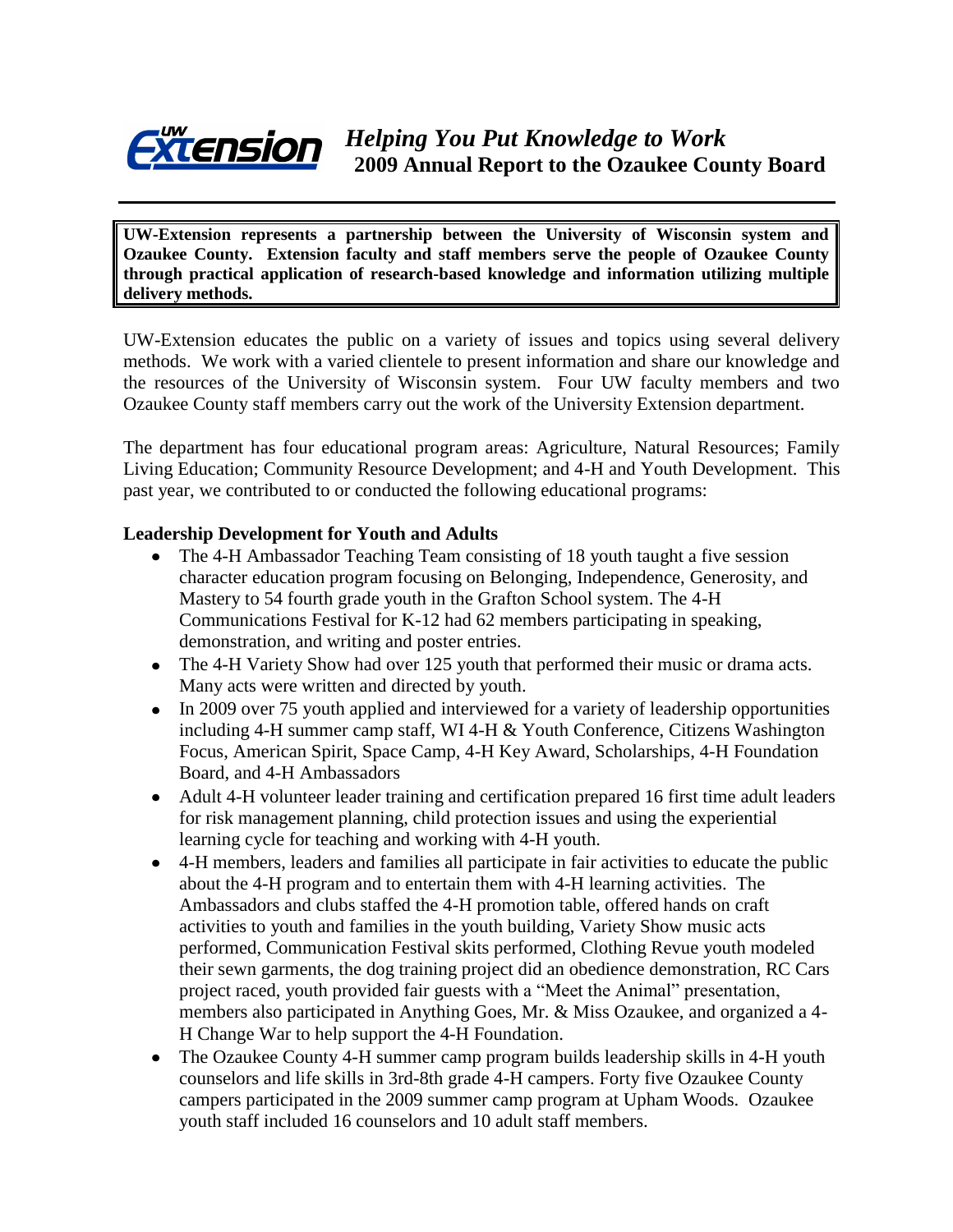- 4-H Club Officer training assisted 34 youth to learn their individual officer responsibilities. In addition, four adult leaders worked with the youth in developing youth-adult partnership skills for working together and leading their local 4-H Club.
- The Ozaukee County 4-H Lego Robotics Team Competed at their first Lego league Competition. Members learned engineering, teamwork, communication, and problem solving skills. The team consisted of 7 youth and 2 adult volunteer coaches.

## **4-H Clubs and Volunteerism**

- Twelve 4-H clubs had approximately 607 enrolled 4-H youth members and 275 adult volunteer 4-H leaders.
- 275 adults and 100 youth members serve in leadership roles teaching 4-H members, organizing clubs and projects, promoting the benefits of 4-H participation to families. In addition community resource people serve on the 4-H Foundation Board, teach at leadership and project workshops, and present educational programs at local 4-H Club meetings.
- Thousands of community service hours are contributed each year by 4-H youth, adult leaders and families helping people in need, organizing collections, cleaning up the environment and completing needed projects throughout Ozaukee County.

## **Parenting Education and Child Care Professional Education**

- *Parenting the First Year* educational newsletters mailed monthly with more than 56 families requesting the information, and *Parenting the Second and Third Years* newsletters sent bimonthly to more than 210 families. *Parenting Future Readers* insert is included bimonthly with the newsletters.
- *Child Care Professionals* Seven educational programs were taught or facilitated to meet the required continuing education training credits attended by more than 40 family and center based childcare professional and early childhood teachers. These teachers provide care for over 1000 children. End of session evaluations indicated the knowledge gained and plans to use the information in their work with children.
- *Ozaukee County Home and Community Education Association* (HCE) volunteers read to 25 children at two Port Washington and Saukville child care centers, and gifted eight different books to the children. Center directors expressed appreciation for the program and how much the children enjoy the ladies who do the reading. The Ozaukee County HCE program is part of the Wisconsin Book Worms program which has provided over 450,000 books since 1999. The Ozaukee County HCE organization presented two \$700 scholarships in 2009 with funds from the annual cream puff sales at county fair. More than 50 different volunteers were involved in the fundraiser.

## **Strengthening Families, Individuals and Communities**

*Ozaukee County Criminal Justice Collaborating Council (CJCC)-* The mission of the CJCC is to work toward improving community safety by reducing recidivism, with a primary focus on drug and alcohol related incidences. A part of the new Family Living Educator's coordinator role (25%) is to help build the organization's capacity to serve the local needs of the county. The coordinator roles included: CJCC internal and external communications, facilitating group processes, and linking the Council to UW-Extension research and best practice program assessments. By-laws were developed,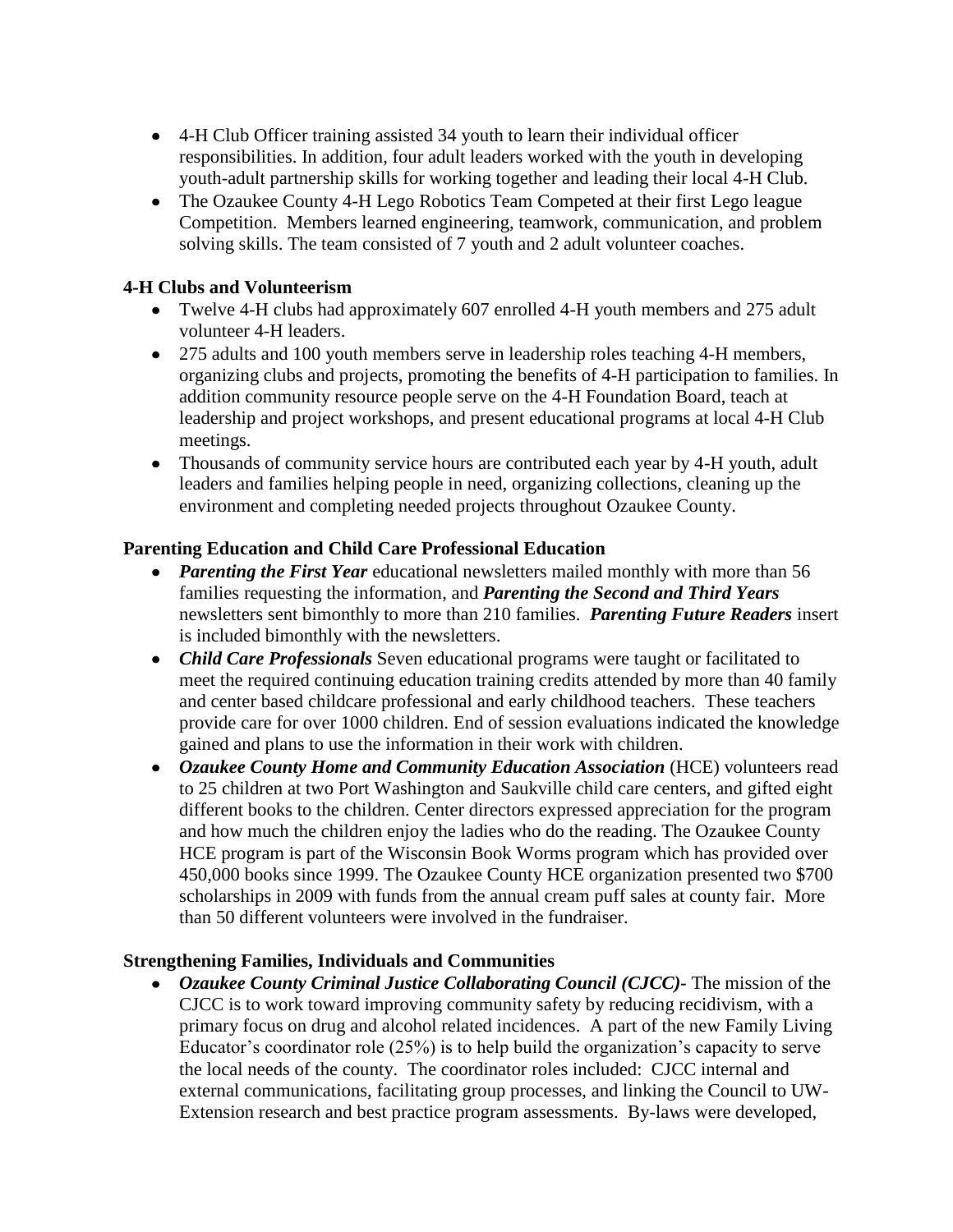standing committees defined, and membership positions filled with stakeholders to aid in the development of the Council's organizational structure. This structural reorganization resulted in the CJCC submitting a resolution to the Ozaukee County Board to become its own entity. The resolution passed on December 2, 2009.

## **Local Government**

- Helped plan the 2009 County Board retreat and gave a presentation on the history of Board restructuring. Facilitated a discussion on what was working following the reorganization and what Supervisors would like to see improved.
- Gave a presentation on Robert's Rules of Order at the first Land Preservation Board meeting to ensure that all Board members understood proper meeting procedures.

## **Land Use**

- Facilitated four meetings of the Public Outreach Committee. Oversaw the production of a DVD about the Ozaukee County Comprehensive Plan, including coordination of 19 interviews, planning of filming locations, and multiple meetings with UW-Extension Digital Media personnel to plan the project.
- Staffed the Comprehensive Planning Board and Land Preservation Board.

## **Community & Economic Development**

- Worked with the Saukville Chamber of Commerce to conduct the second annual  $\bullet$ Chamber member survey to determine the needs of Chamber membership. Provided information about economic development opportunities to the Chamber.
- Conducted a member survey for the Port Washington Chamber of Commerce.
- Researched and developed a presentation and handout about small business resources. Gave the presentation at the Saukville Chamber of Commerce, Port Washington-Saukville Rotary Club, and the Port Washington Main Street Economic Restructuring Committee meetings. Distributed over 100 copies of the handout to anyone looking for small business resources.
- Created a summer and fall newsletter for the Ozaukee Interurban Trail and distributed each newsletter to over 300 contacts.
- Developed a fact sheet entitled "Attracting Ozaukee Interurban Trail Users" to help small businesses located near the Trail draw Trail users into their establishments. Distributed the fact sheet to over 200 people.
- Conducted an economic impact analysis of the Ozaukee Interurban Trail, including a business survey, business focus groups, and a Trail user intercept survey.
- Planned the Grand Opening Celebration for the Ozaukee Interurban Trail Improvement Project, which involved collaboration with the Planning & Parks Department, local chambers, the Trail Advisory Council, and citizen volunteers.

## **Natural Resources and the Environment**

• Conducted a countywide used tire collection-591 tires were collected.

# **Family Economic Security**

*Volunteer Financial Coaching Program*-Twelve volunteers and the Family Living Educator worked with more than 25 couples/individuals who requested help and were